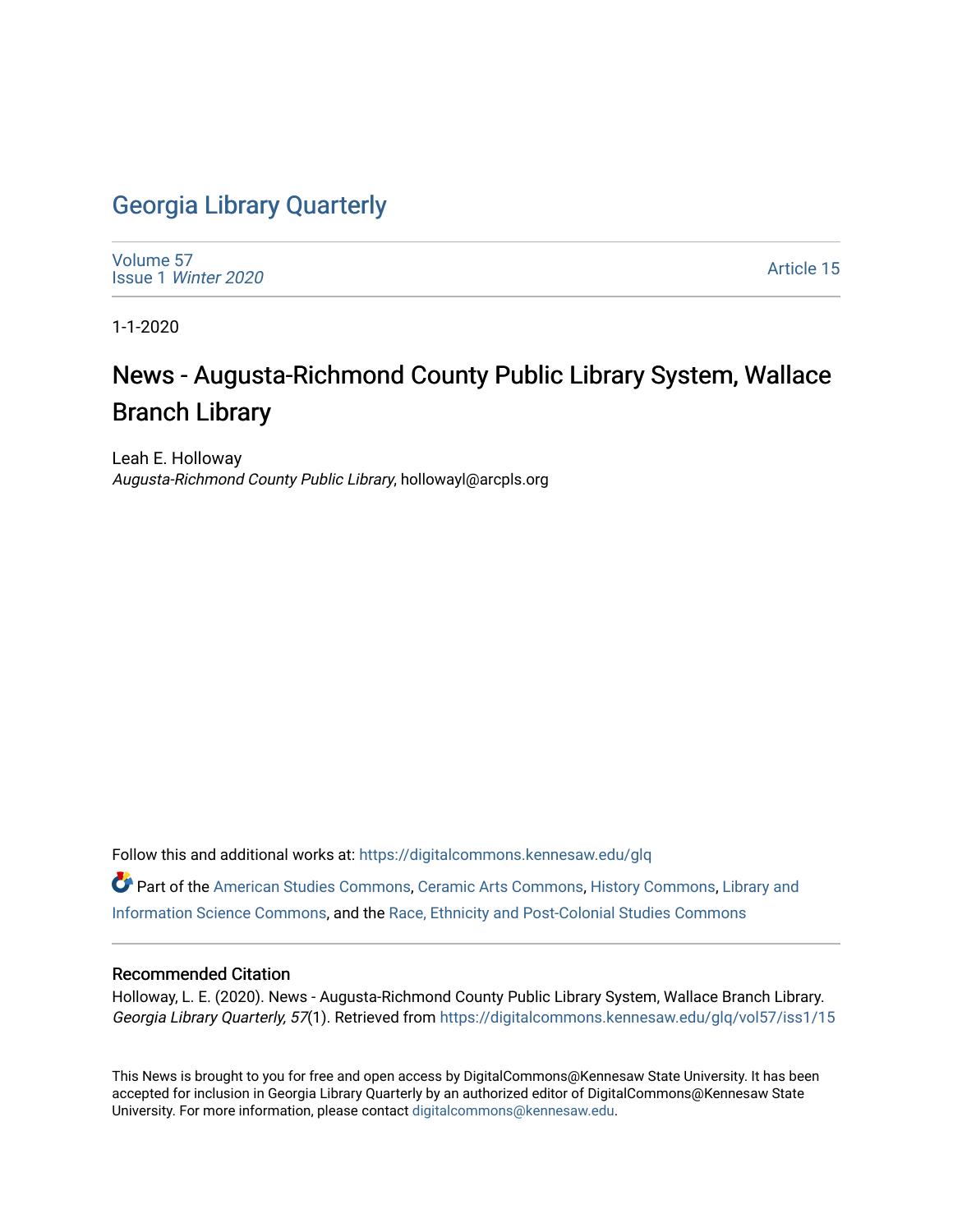

### **Augusta-Richmond County Public Library System Wallace Branch Library**

#### **Augusta Golden Blocks Project Makes its Way to the Wallace Branch Library**

If you have ever found yourself venturing into the Laney-Walker District in Augusta, Georgia, you will notice an array of history spread out across the neighborhood. Historical landmarks

include the Tabernacle Baptist Church, Lucy Craft Laney Museum, and the Augusta-Richmond County Public Library System's very own Wallace Branch Library.

The Wallace Branch Library's sole purpose was to serve the black community in the South Augusta area during the 1950s. If you take a trip down to the library today, you will run

across a new piece of history called Map of the Golden Blocks. The tile installation piece, created by ceramic artist Ashley Gray, can be found on the sidewall of the Wallace Branch Library (Harrison Lane). Gray's vision depicts the people and places that created the Laney-Walker district.

"I thought it would be great to have a map of the neighborhood, maps can be really beautiful," Gray said. "Some of these old buildings are here, some of these old buildings aren't. If you wanted to know what or where

they are, you would be able to find them right here on the map."

Map of the Golden Blocks shows historic landmarks such as schools, homes, businesses, and churches of significance located in the Laney-Walker District. It also acknowledges black members of the community who dedicated their lives to providing opportunities for blacks living in Augusta during the Jim Crown Era.



The area known as the Golden Blocks was the core of Augusta's black business community. Redlining policies prevented citizens from obtaining bank mortgages within certain areas of Augusta that were predominantly black. In the Laney-Walker and Bethlehem neighborhoods, blackowned banks, insurance companies, theaters,

and other businesses worked to counterbalance this discrimination. These neighborhoods ultimately thrived, and citizens represented in the installation made a difference during this trying time in Augusta's history.

"This is history on the wall," said Gray. "It brings history out into the neighborhood; it catches people's eye; it helps them remember." Now when you walk by the Wallace Branch, not only will it remind you of the library's past, but it will incorporate the vivid history of the area surrounding the Laney-Walker community. The Golden Blocks Project is sponsored by the Lucy Craft Laney Museum of Black History and